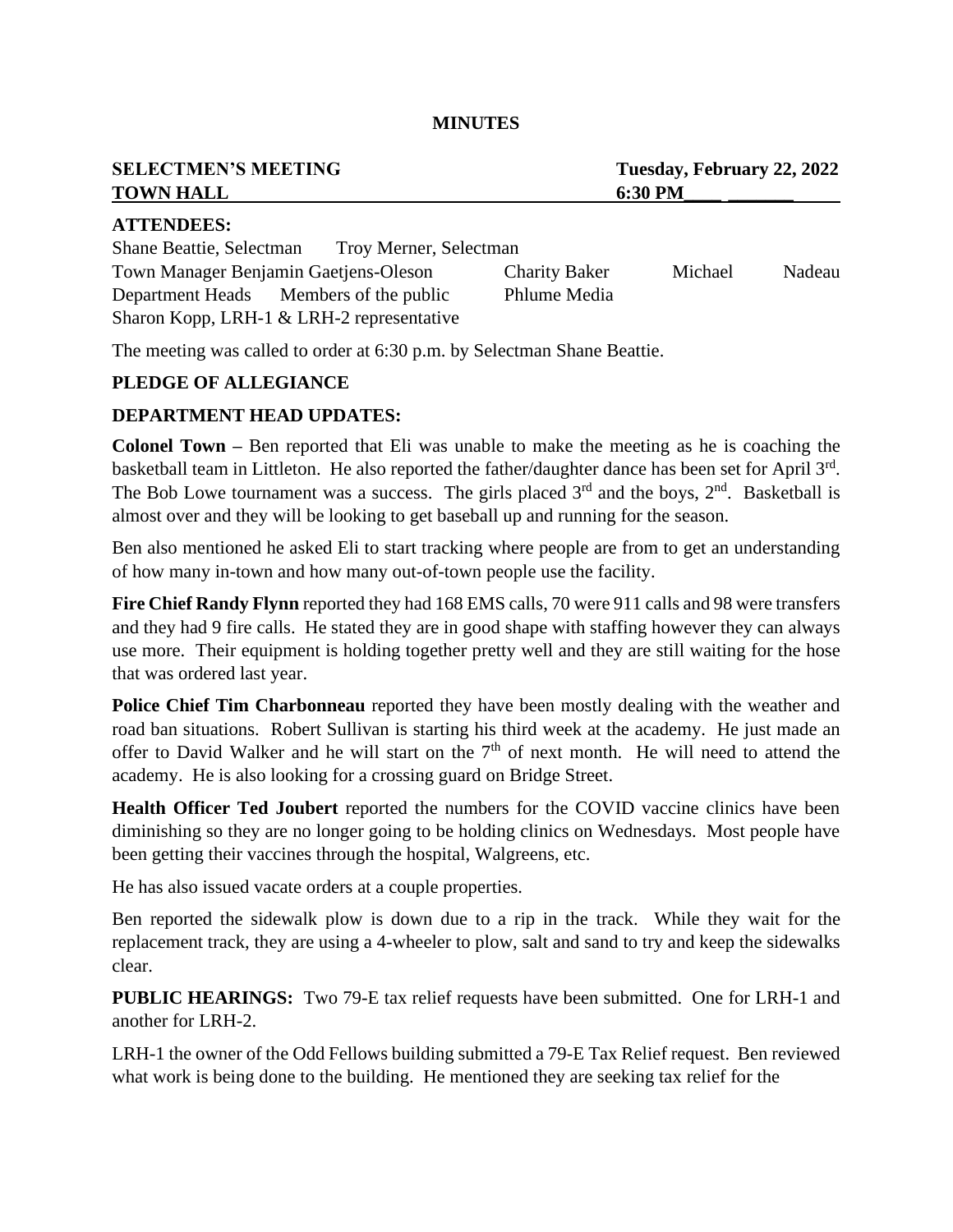## Page 2 – Selectmen's meeting minutes – February 22, 2022

substantial renovations and for the added residential units. He also reviewed the rules under RSA 79-E. He stated the maximum being sought for this project is 7 years.

Shane opened discussion to the public.

Rob Christie asked what the total dollar amount of relief would be and what the tax impact is for those properties that have already been granted relief in the past.

Ben explained the current value is \$326,000 and cost of improvements is \$278,000 which does not include the new sprinkler system, parking lot, insulation or windows, however, it he is not able to say what the end assessed value of the improvements would be.

Rob asked if it is typical to grant relief before you know what the values are going to be. He reference the relief that was given to Trividia. Ben explained the relief for Trividia was a different relief program than what is being sought for the LRH-1 building.

Rob asked if the requests are cumulative or combined. Ben stated it will be 5 years for the commercial renovation and 2 years for the residential living space.

There was much discussion on how the 79-E relief program works and how many years could be granted for relief.

Shane asked if there were any other comments or questions. There were none. The public hearing was closed for this project.

# **Motion made by Troy and seconded by Shane to grant 5 years relief for the commercial renovation and 2 years for the residential portion of the project. All in favor. Motion carried.**

LRH-2 the owner of the Chesley Block has submitted a 79-E Tax Relief request. Ben reviewed their application. He stated it is a major rehabilitation project. The building has been completely gutted. The project includes improvements to the fire safety of the building along with renovating the apartments on the upper two floors with an addition of an elevator. The projected project cost is \$1,000,000. The current value of the property is \$320,600.

Troy asked if this project will be taking place after the project for LRH-1 is complete. Sharon Kopp, representative for both owners, stated it is not their intent to wait until the LRH-1 building project is complete before putting it out to bid.

Sharon mentioned it is very important to the partners of the company not only to invest in the community but also participate in the community.

Shane opened discussion to the public.

John Garrison mentioned he has noticed that since he has been here many people stop and walk the Main Street and adding retail space will keep them stopping on Main Street. He feels it is a step in the right direction.

No other discussion. The public hearing was closed for this project.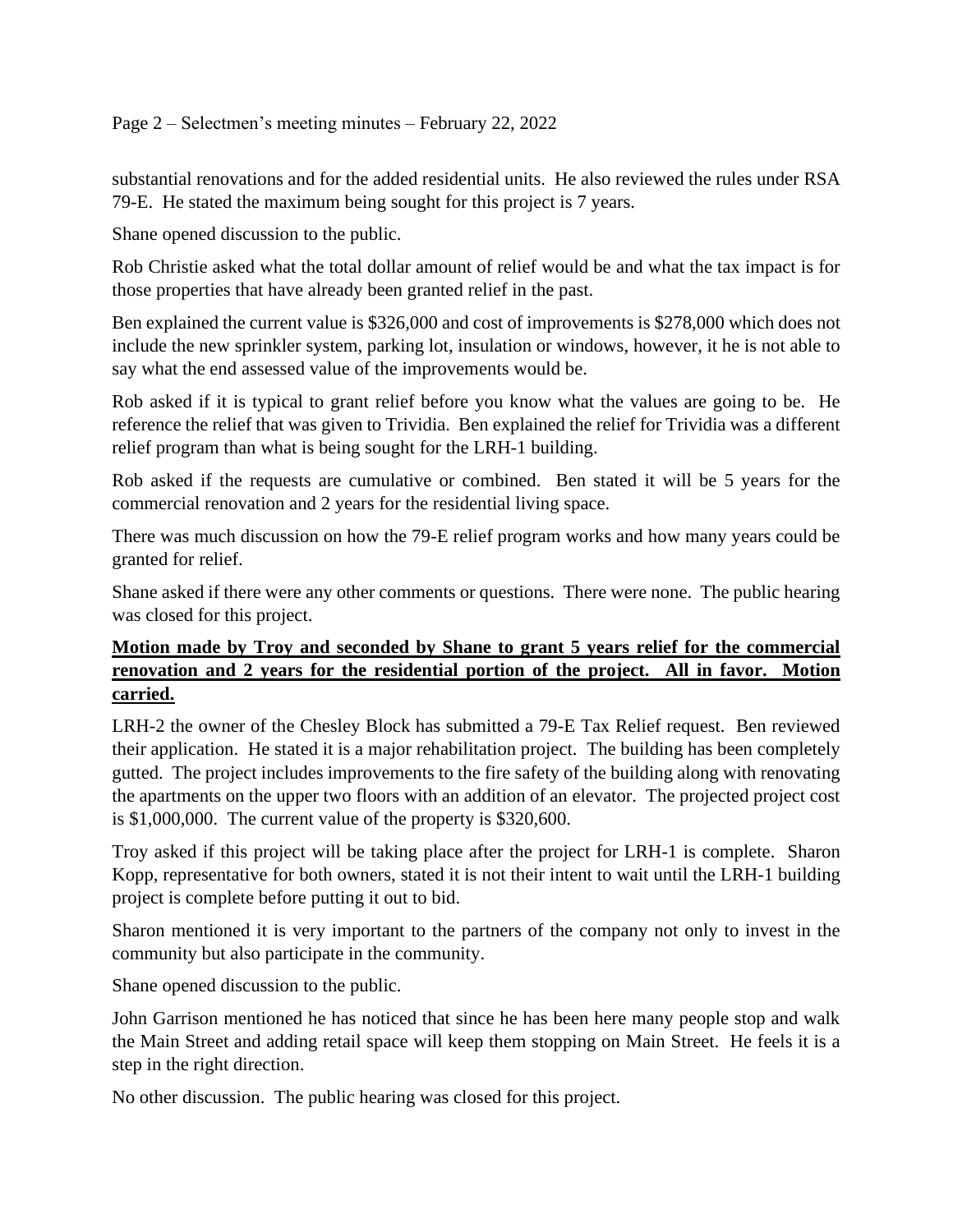### Page 3 – Selectmen's meeting minutes – February 22, 2022

## **Motion made by Troy and seconded by Shane to grant 5 years relief for the commercial space renovation and 2 years for the residential units. All in favor. Motion carried.**

### **OLD BUSINESS:**

• Review and approval of the February 7, 2022 meeting minutes.

# **Motion made by Troy and seconded by Shane to accept the February 7, 2022 meeting minutes. All in favor. Motion carried.**

- Intent to Cut was signed for Todd and Jeannine Kenison, Tax Map R12, Lot 014. 63.43 acres lot. 40 acres to be cut.
- Timber tax warrant was signed for the Falkenham Family Forest Trust, Tax Map R24, Lot 010 in the amount of \$1,043.70.

### **NEW BUSINESS:**

- Ben stated he received a letter of resignation from Rick Bernier from the Budget Committee effective immediately.
- Industrial Development fund request for Smokin' T's Bar & Grill. They are requesting a loan in the amount of \$8,000 to assist them with the slow season. Ben mentioned last year they borrowed \$8,000 and are current with repayment. They have paid just over \$3,000.

Shane and Troy were very happy with the new application process that has been implemented.

Ben mentioned the interest rate on the current loan is 2.75%. Shane said his recommendation is to give them \$5,000 not the \$8,000 and bump the interest rate to 4% for 2 ½ years.

John Garrison asked if the Industrial Development fund to assist with new businesses in town and wouldn't it be wise to give them a better rate than what they can get at the bank. He feels we are just looking to get a fair return on the town's money and assist the local businesses.

Rob Christie stated on the other side of the coin, businesses are in business of making money and if they haven't paid the current loan, he doesn't feel the town should be subsidizing the rate. He stated it is an unsecured loan.

John also stated, the owner also didn't know when he opened his business, he was going to be shut down to half their number of tables due to the pandemic.

Ben did mention there is no longer restrictions on seating at this time. However, they have had to close due to COVID issues. Also, they can't go to a bank because they are too new and a bank won't secure a loan.